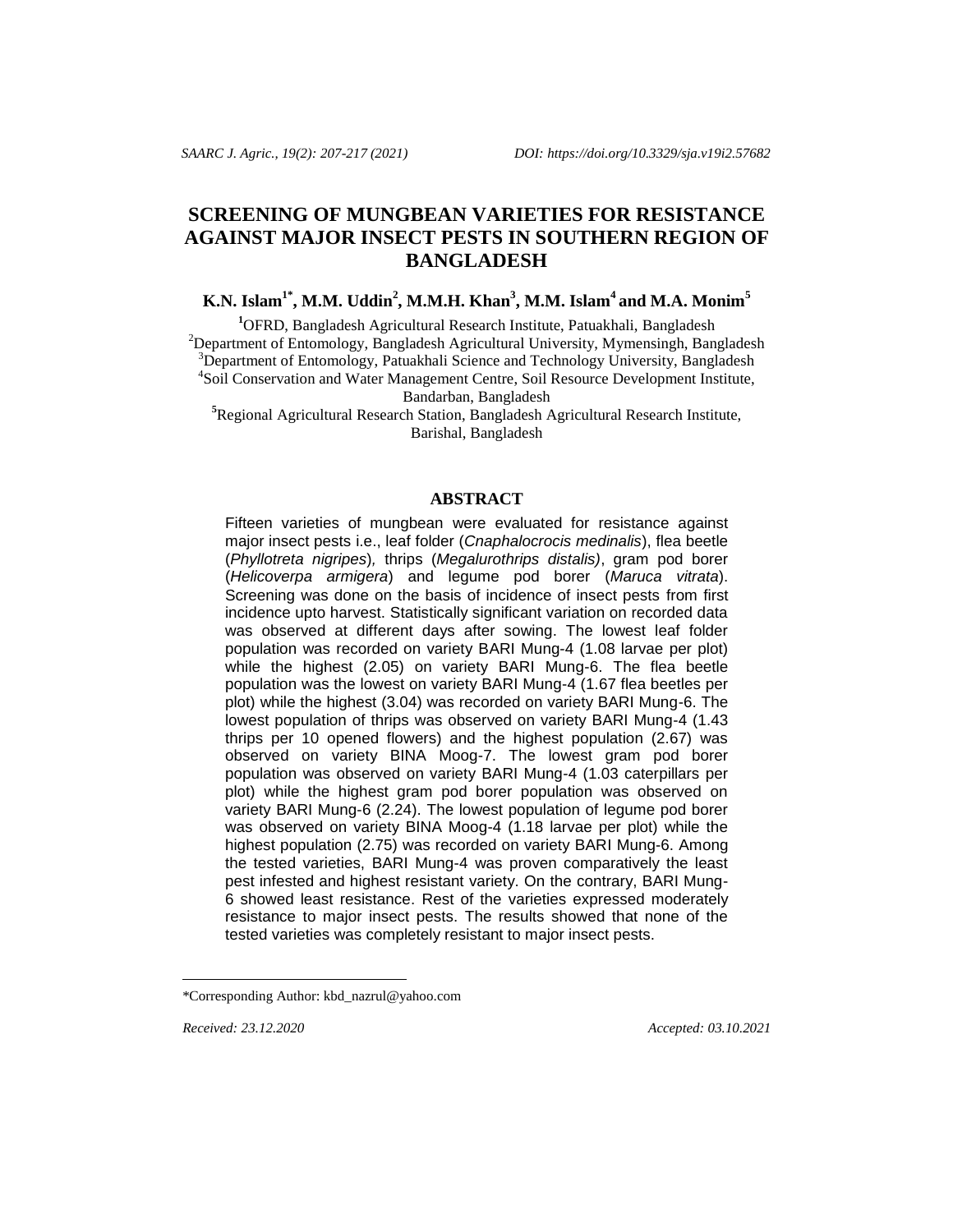**Keywords:** flea beetle, gram pod borer, leaf folder, legume pod borer, thrips, resistance

## **INTRODUCTION**

Mungbean (*Vigna radiata*) belonged to the family Fabaceae and sub-family Papilionaceae, is an important legume crop grown widely in Bangladesh. It is a popular crop in Bangladesh not only as a food crop but also as a fodder crop. The agro-ecological conditions of this country suit its cultivation. It is grown in three seasons in a year in Bangladesh and more than 70% mungbean area is concentrated in the three southern districts *viz*. Patuakhali, Barisal and Noakhali within AEZ 13 and 18, and Patuakhali alone occupies about 30% area (Mondol et al*.,* 2013). It is an important source of protein and several essential micronutrients (Bakr et al*.*, 2004). Besides providing protein in the diet, mungbean can also fix atmospheric nitrogen through symbiotic relationship with soil bacteria and improve the soil fertility (Yadav et al., 1994).

Mungbean is one of the most promising pulse crops in Bangladesh and there are many constraints for its low yield. Among many constraints, insect pest is considered to be the important one. The relative abundance of different species of insect pest of mungbean is not identical in all seasons. The severity of damage is related with the abundance of different insect pests and environmental conditions. Several insect pests have been reported to infest mungbean and damage the seedlings, leaves, stems, flowers, buds, pods causing considerable losses (Sehgal and Ujagir, 1988; Karim and Rahman, 1991). Depending on the growing season, management practices and crop variety the abundance and infestation level of insect pests of mungbean existed separately.

Among major insects leaf folder (*Cnaphalocrocis medinalis)*, flea beetle (*Phyllotreta nigripes*), thrips (*Megalurothrips distalis)*, gram pod borer (*Helicoverpa armigera*) and legume pod borer (*Maruca vitrata*) are the most susceptible and devastating to the climatic condition of Bangladesh. In mungbean, the larvae of leaf folder feed on the lower surface of leaves when they are young and as they grow, they feed on the edges of leaves and roll inwards up to the mid rib into a trumpet shape fastened by means of silken thread and feed on leaf tissues. The larvae remain inside the roll and feed outside the marginal portion of the leaves. Severe infestation results in complete defoliation of the plant or even plant may die. Heavy infestation of flea beetle in mungbean causes leaves to dry up and the plant growth is rendered with few pods. It feeds on the cotyledons, making the severe innumerable round holes on leaves of young plants and ultimately dried the older damaged leaves. Thrips has become the most serious pest of mungbean. It is associated mostly with the damage of tender buds and flower of mungbean (Lal, 1985). Severe infestation of thrips resulted flower shedding causing significant yield loss (Chhabra and Kooner, 1985; Lal, 1985). In the field, gram pod borer and legume pod borer are considered to be a major insect pest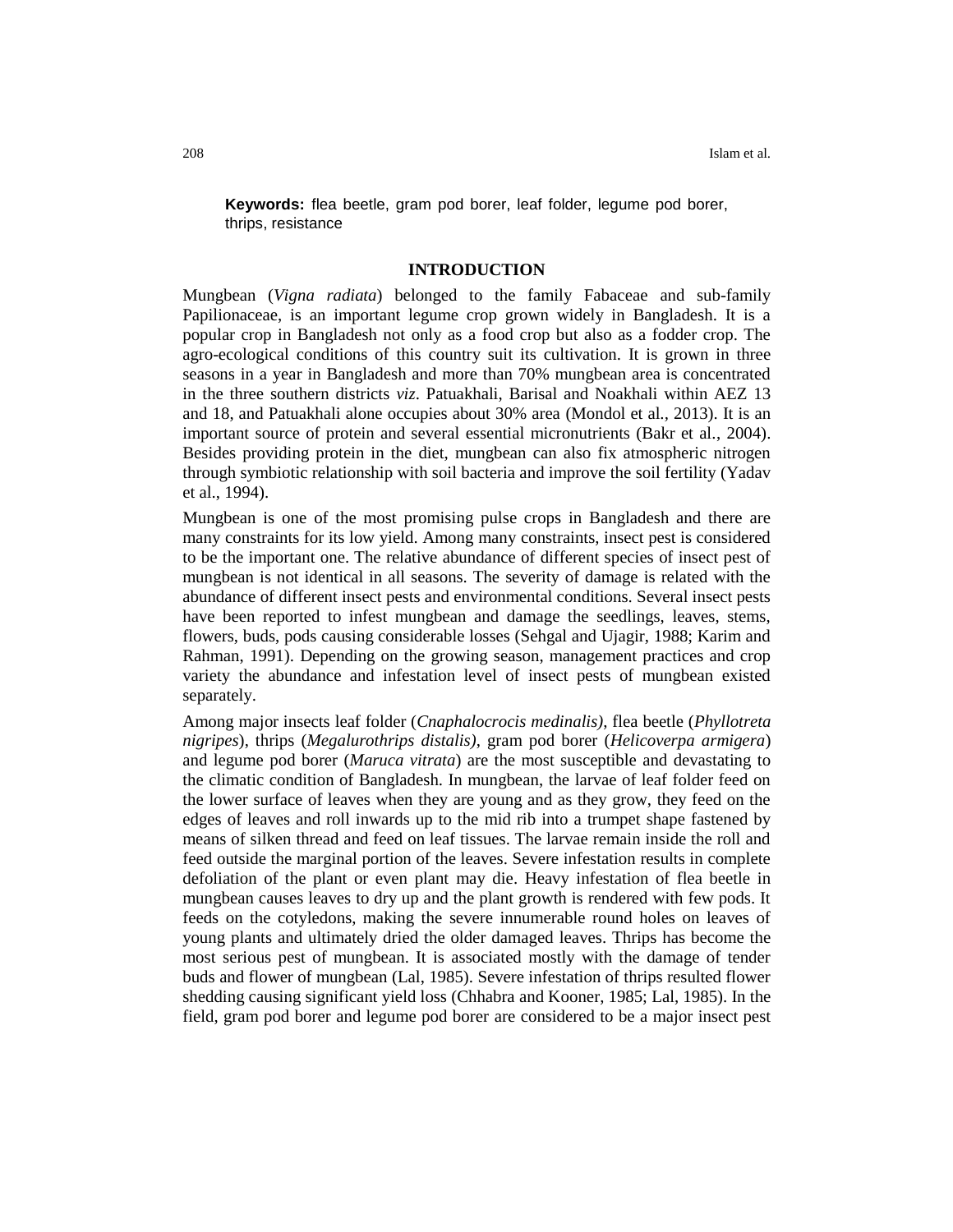in Bangladesh. This insect is highly devastating to pods. The larvae bore into the young pods, remain there and feed on the seeds inside. Pod borers often cause serious problem resulting severe loss of the crop (Bakr, 1998). Apart from mungbean, this pest is also reported to be a serious pest of pigeon pea in India (Patnaik et al., 1986). However, the major constraint for poor yields is the wide array of insect pests, which attack the plants from seedling to maturity. Keeping these factors in views, the present study was conducted with fifteen varieties of mungbean to screen the varieties with resistance against major insect pests.

#### **MATERIALS AND METHODS**

## **Cultivation of mungbean**

The study was conducted during late Rabi season in 2016 at farmers' field of southern region under the agroecological zone (AEZ) 13 (Ganges Tidal Flood Plain). The experimental site was at Patuakhali sadar upazila under Patuakhali district in Bangladesh which is located in between 22°14' and 22°29' North latitudes and in between 90°12' and 90°28' East longitudes (BANGLAPEDIA: National Encyclopedia of Bangladesh, 2015). This area is adjacent to the [Bay of Bengal](https://en.wikipedia.org/wiki/Bay_of_Bengal) and lies at 0.9 to 2.1 metre above mean sea level (Iftekhar and Islam, 2004). Particularly in the areas of southern region, mungbean crop could be grown in late Robi (winter period) from mid January to mid February. The winter period is short due to close proximity to the Bay of Bengal. The seeds of the mungbean varieties namely *viz*., BARI Mung-1, BARI Mung-2, BARI Mung-3, BARI Mung-4, BARI Mung-5, BARI Mung-6, BINA Moog-4, BINA Moog-5, BINA Moog-6, BINA Moog-7, BINA Moog-8, BU Mug-1, BU Mug-2, BU Mug-4 and Patuakhali local Mung for screening against major insect pestswere sown on 19 January with making rows maintaining spacing (30 cm  $\times$  10 cm). The experiment was laid out in a Randomized Complete Block Design (RCBD) with 3 replications. Each replication represented a block which was divided into 15-unit plots. The individual plot  $(4.0 \text{ m} \times 2.5 \text{ m})$  was made ready as per treatment design. 15 varieties were randomly allotted to the plot. The fertilizers were applied as per Krishi Projukti Hatboi (BARI, 2011). The sources of N,  $P_2O_5$  and K<sub>2</sub>O were Urea, triple super phosphate (TSP) and Muriate of Potash (MoP) were applied @ 50-85-35 kg/ha, respectively. Whole amount of urea, the entire amounts of TSP and MoP were applied in the field uniformly during the final land preparation. The fertilizers were then mixed properly with the soil by spading and individual unit experimental plots were leveled. All intercultural operations were done when necessary to ensure normal growth and development of crops. None of the insecticides was applied to protect the crop from the infestation ofinsect pests.

#### **Data collection**

Data on the number of leaf folder, flea beetle, thrips, gram pod borer and legume pod borer were recorded at different days after sowing (DAS). Population of insect pests was recorded at an interval of 7 days commencing from first incidence during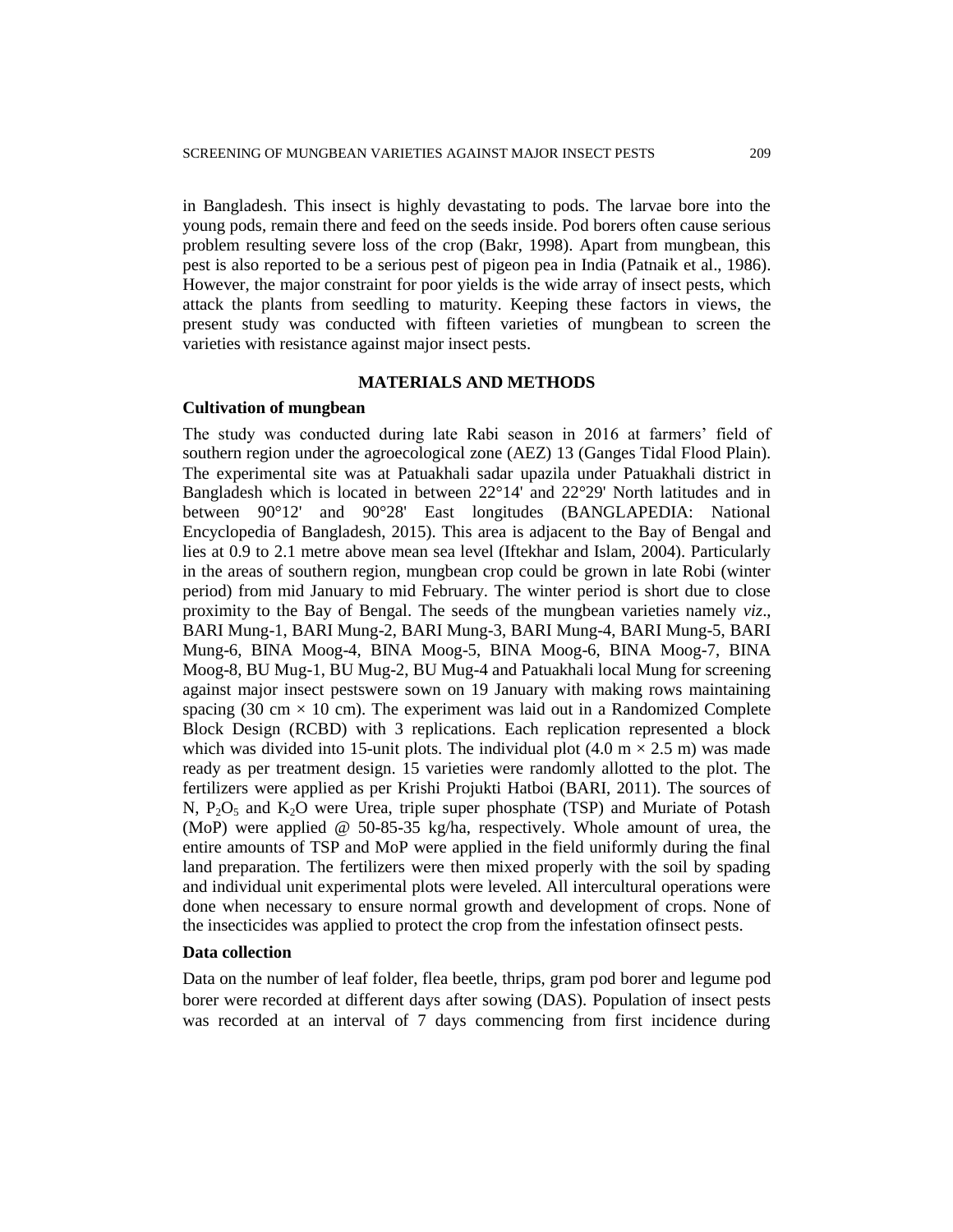different growth stages of the crop. All plants from each unit plot were observed individually and the number of leaf folder, flea beetle, gram pod borer and legume pod borer were recorded at early in the morning (6.30-9.00 AM). The population was counted by visual eye method and with the help of magnifying glass from each unit plot. The population data for leaf folder and flea beetle were collected five times at different (18, 25, 32, 39, 46) days after sowing (DAS). Similarly, the data on the population of gram pod borer and legume pod borer were collected three times at different (51, 58, 65) days after sowing (DAS). In case of the population of thrips, this population were recorded three times at different (32, 39, 46) days after sowing (DAS). Thrips population was assessed from 10 opened flowers which were randomly collected from five plants of the plot avoiding border rows and central four rows. Then the collected flowers were opened on the white paper board and counted the thrips.

# **Statistical analysis**

Data were analyzed statistically through ANOVA using Web Agri Stat Package. The insect population data were subjected to square root ( $\sqrt{x}$  + 0.5) transformation before statistical analysis. Treatment means were compared by critical difference (CD) values at 5% level of significance.

## **RESULTS AND DISCUSSION**

#### **Population of leaf folder on different varieties at different days after sowing**

From the Table 1, population of leaf folder (*Cnaphalocrocis medinalis*) on the tested mungbean varieties varied from 0.71 to 1.46, 0.88 to 1.86, 1.34 to 2.91, 0.88 to 2.11 and 0.88 to 1.94 at 18, 25, 32, 39 and 46 days after sowing (DAS), respectively and the results differed significantly. Similarly, mean number of leaf folder showed variation from 1.08 to 2.05 among the tested varieties. The number of leaf folder per plot was the lowest (1.08) on BARI Mung-4 followed by BINA Moog-4 (1.10) which was statistically identical to that of BINA Moog-5 (1.10) whereas the highest (2.05) was on BARI Mung-6 followed by BINA Moog-7 (1.89), BARI Mung-5 (1.61) and BARI Mung-3 (1.41). Leaf folder was of little importance but at present it has assumed alarming proportion on mungbean. Our present findings are in accordance with the results reported by Islam et al., (2021) who have screened 15 mungbean varieties under natural infestation of leaf folder and none was found to be resistant against leaf folder.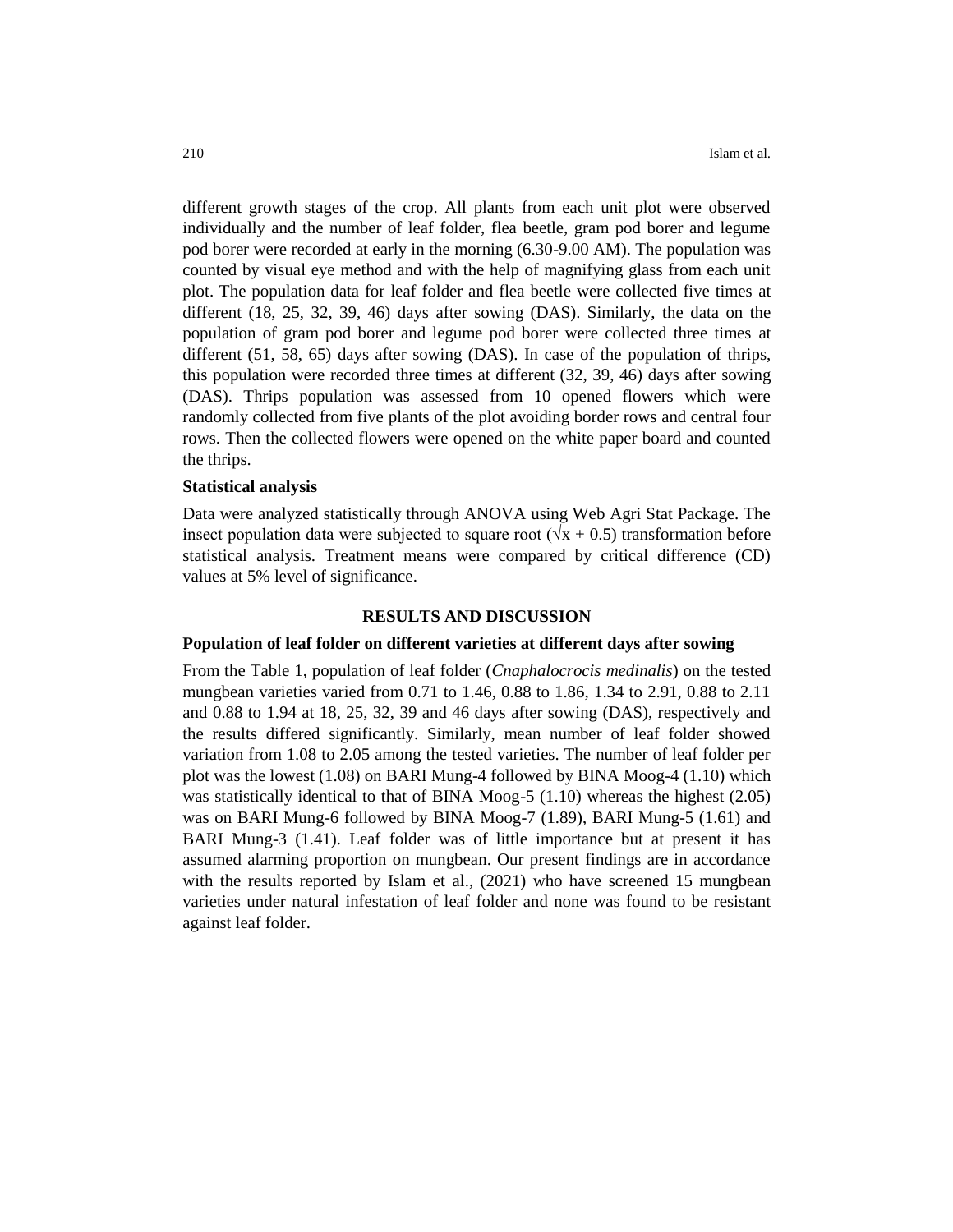|                          | Number of leaf folder per plot at |             |            |               |                    |                    |
|--------------------------|-----------------------------------|-------------|------------|---------------|--------------------|--------------------|
| Varieties                | 18 DAS                            | 25 DAS      | 32 DAS     | <b>39 DAS</b> | <b>46 DAS</b>      | Mean               |
| <b>BARI</b> Mung-1       | 0.88c                             | $1.29$ bcd  | $1.65$ cd  | $1.27$ bcd    | 1.17 <sub>bc</sub> | $1.25$ def         |
| <b>BARI</b> Mung-2       | 0.71c                             | $1.17$ bcd  | $2.06$ bcd | $1.65$ abcd   | 1.05 bc            | 1.33 def           |
| <b>BARI</b> Mung-3       | 0.71c                             | $1.27$ bcd  | $2.20$ abc | $1.81$ abc    | 1.05 <sub>bc</sub> | 1.41 cd            |
| <b>BARI</b> Mung-4       | 0.88c                             | 1.05 cd     | 1.72 bcd   | 0.88d         | $1.05$ bc          | 1.08f              |
| <b>BARI</b> Mung-5       | 1.00 <sub>bc</sub>                | 1.56 abc    | $2.00$ bcd | $2.04$ ab     | $1.46$ ab          | 1.61 <sub>bc</sub> |
| <b>BARI</b> Mung-6       | 1.46a                             | 1.86a       | 2.91a      | $2.08$ ab     | 1.94a              | 2.05a              |
| <b>BINA</b> Moog-4       | 0.71c                             | $1.05$ cd   | $2.23$ abc | $1.17$ cd     | 1.00 <sub>bc</sub> | $1.10$ ef          |
| <b>BINA</b> Moog-5       | 0.88c                             | 0.88d       | 1.34d      | 1.35 abcd     | 0.88c              | $1.10$ ef          |
| <b>BINA</b> Moog-6       | 0.71c                             | $1.17$ bcd  | $1.94$ bcd | $1.17$ cd     | 0.88c              | $1.17$ def         |
| <b>BINA</b> Moog-7       | $1.34$ ab                         | 1.86a       | 2.90a      | 2.11a         | 1.22 <sub>bc</sub> | 1.89 ab            |
| <b>BINA</b> Moog-8       | 0.88c                             | $1.34$ abcd | $2.26$ abc | $1.29$ abcd   | 1.05 <sub>bc</sub> | 1.36 cde           |
| BU Mug-1                 | 0.71c                             | $1.65$ ab   | $2.39$ abc | 0.88d         | 0.88c              | $1.30$ def         |
| BU Mug-2                 | 1.00 <sub>bc</sub>                | $1.17$ bcd  | $2.40$ abc | $1.34$ abcd   | 1.05 <sub>bc</sub> | $1.39$ cd          |
| <b>BU</b> Mug-4          | 0.88c                             | $1.46$ abc  | 1.86 bcd   | $1.18$ cd     | 1.00 <sub>bc</sub> | $1.28$ def         |
| Patuakhali local<br>Mung | $1.05$ abc                        | 0.88d       | $2.48$ ab  | $1.05$ cd     | 1.05 <sub>bc</sub> | $1.30$ def         |
| CV(%)                    | 29.78                             | 25.27       | 22.15      | 35.27         | 29.03              | 12.00              |
| CD(0.05)                 | 0.45                              | 0.55        | 0.79       | 0.84          | 0.54               | 0.28               |

Table 1. Performance of different mungbean varieties against leaf folder per plot at days after sowing (DAS)

Means having dissimilar letter(s) differ significantly at 0.05 level of probability. CD- Critical Difference

# **Population of flea beetle on different varieties at different days after sowing**

From the Table 2, population of flea beetle (*Phyllotreta nigripes*) on the tested mungbean varieties varied from 0.88 to 2.04, 1.56 to 2.67, 2.27 to 3.91, 2.10 to 3.93 and 1.39 to 2.68 at 18, 25, 32, 39 and 46 days after sowing (DAS), respectively and the results differed significantly. Similarly, mean number of flea beetle showed variations from 1.67 to 3.04 among the tested varieties. Population of flea beetle was the lowest (1.67) on BARI Mung-4 followed by BINA Moog-4 (1.93) and BARI Mung-3 (1.96) whereas the highest (3.04) on BARI Mung-6 which was statistically similar to that of BINA Moog-7 (3.01) followed by BINA Moog-6 (2.29), BARI Mung-1 (2.28). The results of the present investigation were similar to the finding of Islam et al., (2021) who reported that, among the tested varieties none of the variety showed complete resistance against flea beetle.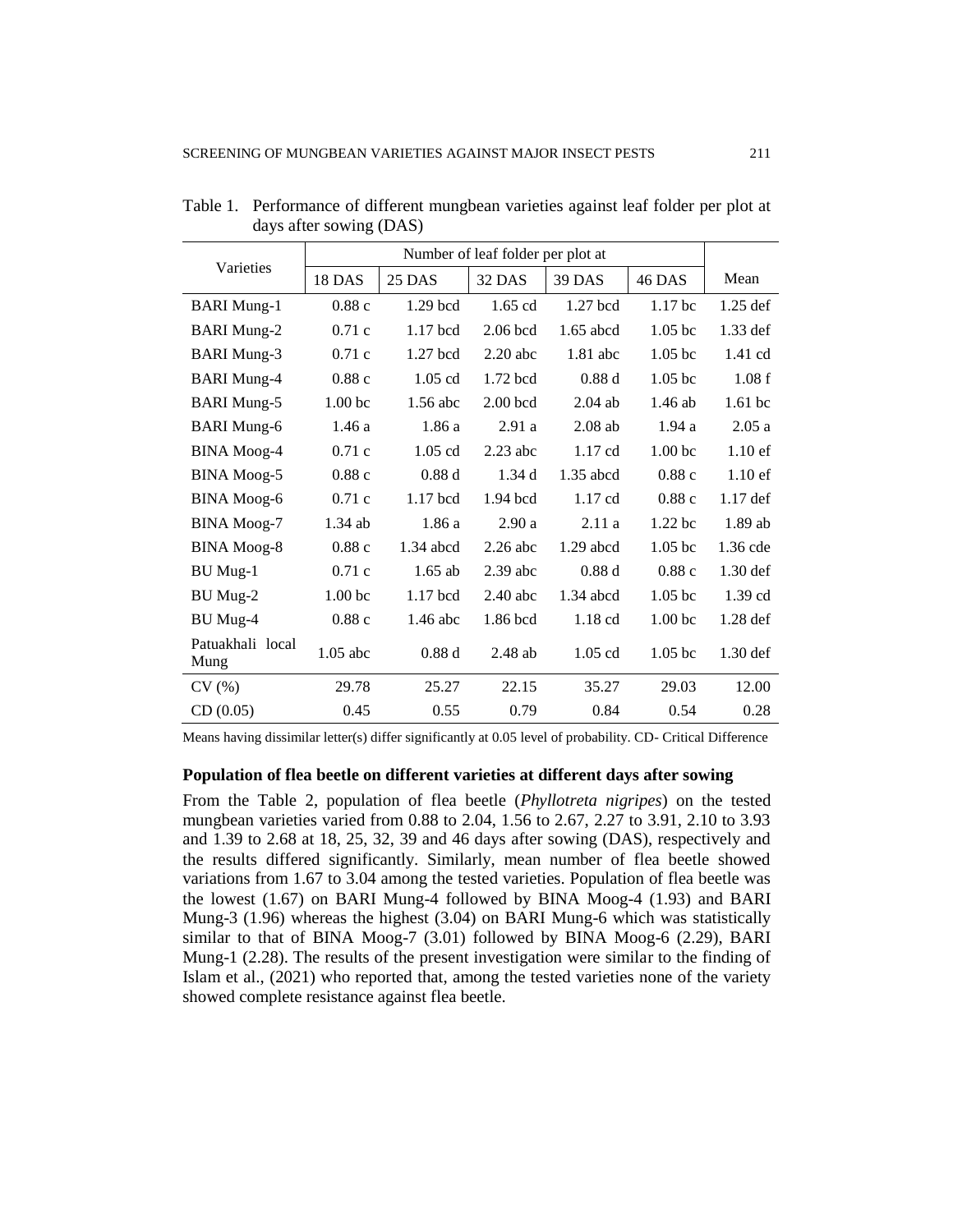|                          | Number of flea beetle per plot at |            |            |               |             |                    |
|--------------------------|-----------------------------------|------------|------------|---------------|-------------|--------------------|
| Varieties                | <b>18 DAS</b>                     | 25 DAS     | 32 DAS     | <b>39 DAS</b> | 46 DAS      | Mean               |
| <b>BARI</b> Mung-1       | 1.56 abc                          | $2.30$ abc | 2.55 bcd   | $2.94$ cdef   | $2.04$ abcd | 2.28 <sub>bc</sub> |
| <b>BARI</b> Mung-2       | $1.52$ abc                        | $1.74$ cd  | $2.49$ cd  | 3.53 abc      | 1.95 bcd    | $2.24$ bc          |
| <b>BARI</b> Mung-3       | 1.05 <sub>b</sub>                 | $1.72$ cd  | $2.76$ bcd | $2.45$ efg    | 1.84 bcd    | $1.96$ bcd         |
| <b>BARI</b> Mung-4       | 0.88c                             | 1.56d      | 2.27d      | $2.26$ fg     | 1.39d       | 1.67d              |
| <b>BARI</b> Mung-5       | $1.17b$ c                         | $1.95$ bcd | $3.12$ abc | 3.58 abc      | 1.39d       | $2.24$ bc          |
| <b>BARI</b> Mung-6       | 2.04a                             | 2.67a      | 3.33 ab    | 3.93a         | 2.68a       | 3.04a              |
| <b>BINA</b> Moog-4       | 0.88c                             | 1.68d      | 3.02 bcd   | 2.10 g        | $1.96$ abcd | 1.93 cd            |
| <b>BINA</b> Moog-5       | 1.27 <sub>bc</sub>                | $1.76$ cd  | 3.01 bcd   | $2.42$ efg    | $2.04$ abcd | 2.10 <sub>bc</sub> |
| <b>BINA</b> Moog-6       | $1.68$ ab                         | $1.77$ cd  | $2.52$ bcd | 3.36 abcd     | $2.15$ abc  | 2.29 <sub>b</sub>  |
| <b>BINA</b> Moog-7       | 2.02a                             | $2.43$ ab  | 3.91a      | 3.81 ab       | $2.53$ ab   | 3.01a              |
| <b>BINA</b> Moog-8       | 1.05 <sub>b</sub>                 | 1.76 cd    | $2.45$ cd  | $3.22$ abcd   | $1.77$ cd   | 2.05 <sub>b</sub>  |
| <b>BU</b> Mug-1          | 1.17 bc                           | 1.76 cd    | $2.59$ bcd | $2.79$ defg   | $2.18$ abc  | 2.10 <sub>bc</sub> |
| BU Mug-2                 | 1.18 <sub>bc</sub>                | 1.86 bcd   | 2.27d      | $3.21$ abcd   | $2.33$ abc  | 2.17 bc            |
| BU Mug-4                 | 1.17 bc                           | $1.74$ cd  | 2.62 bcd   | $2.80$ defg   | $2.26$ abc  | $2.12$ bc          |
| Patuakhali<br>local Mung | 1.27 <sub>bc</sub>                | $1.77$ cd  | 2.27d      | 3.13 bcde     | $2.03$ abcd | 2.09 <sub>bc</sub> |
| CV(%)                    | 31.92                             | 18.69      | 18.04      | 14.29         | 21.06       | 9.79               |
| CD(0.05)                 | 0.71                              | 0.59       | 0.83       | 0.72          | 0.72        | 0.37               |

Table 2. Performance of different mungbean varieties against flea beetle per plot at days after sowing (DAS)

Means having dissimilar letter(s) differ significantly at 0.05 level of probability, CD- Critical Difference

## **Population of thrips on different varieties at different days after sowing**

From the Table 3, population of thrips (*Megalurothrips distalis*) on the tested mungbean varieties varied from 1.46 to 2.70, 1.77 to 3.08 and 1.05 to 2.24 at 32, 39 and 46 days after sowing (DAS), respectively and the results differed significantly. Similarly, mean number of thrips showed variations from 1.43 to 2.67 among the tested varieties. The highest population of thrips (2.67) was observed on BINA Moog-7 followed by BARI Mung-5 (2.29) and BINA Moog-5 (2.21) which was statistically similar to that of BARI Mung-6 (2.19) and BU Mug-2 (2.16). But the lowest population of thrips (1.43) was found on BARI Mung-4 followed by BARI Mung-1 (1.69) and BARI Mung-2 (1.93) which was significantly similar to that of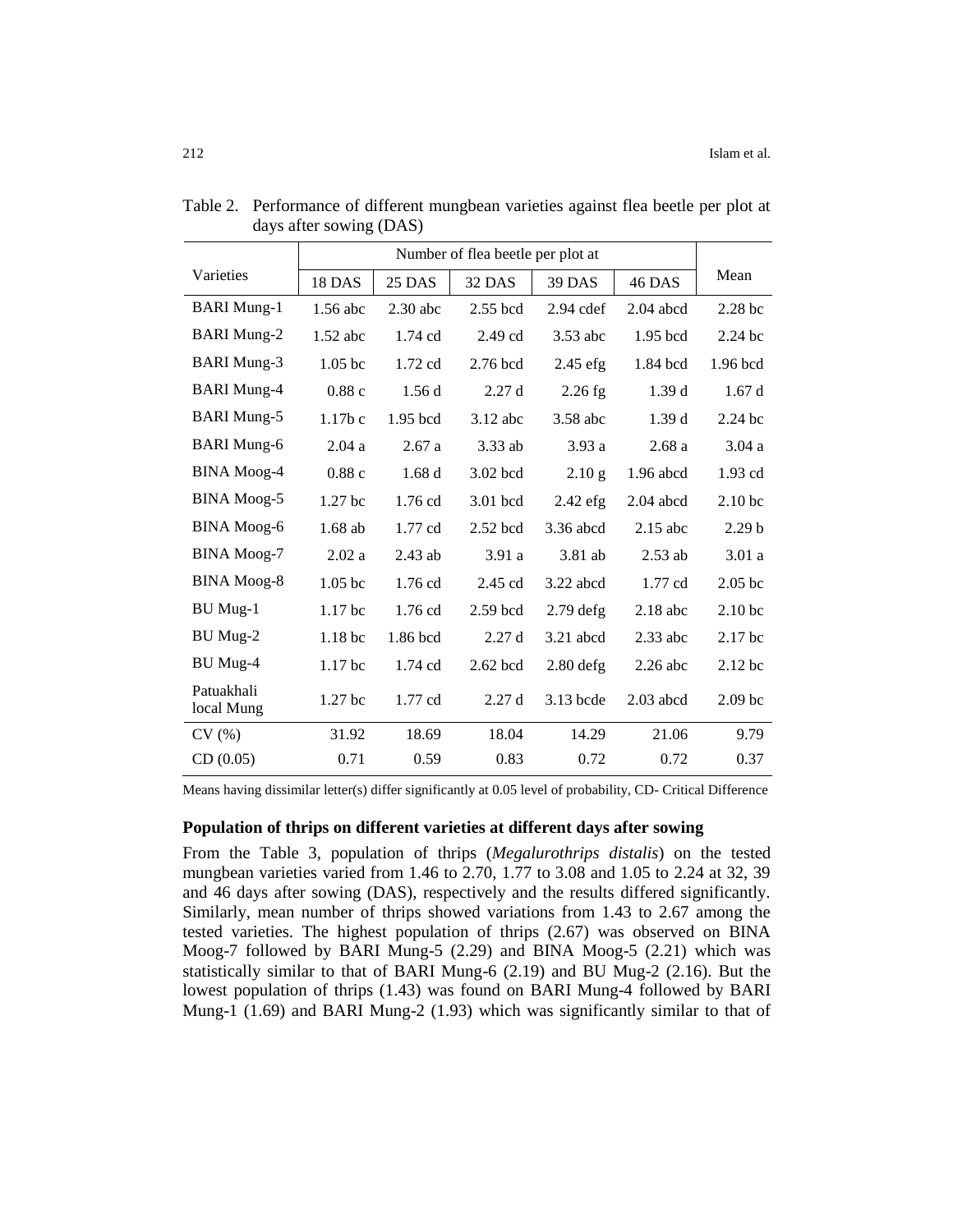Patuakhali local Mung (1.93). Similar consistent results have also been reported by Nadeem et al. (2014) who has screened ten cultivars of mungbean*viz*., MH 3153, MH 5251, MH 5254, MH 5255, MH 34143, MH 34144, MH 34164, MH 34241 and two check varieties *i.e*., NM 2006 (Check 1), AZRI 2006 (Check 2) for resistance against thrips and none was found complete resistant which was similar to the findings of Khattak et al., (2004).

|                       | Number of thrips per plot at |            |             |                    |
|-----------------------|------------------------------|------------|-------------|--------------------|
| Varieties             | 32 DAS                       | 39 DAS     | 46 DAS      | Mean               |
| <b>BARI</b> Mung-1    | 1.74 <sub>bc</sub>           | $1.93$ cd  | 1.17d       | $1.69$ cd          |
| <b>BARI</b> Mung-2    | 2.03 <sub>b</sub>            | $2.32$ bcd | 1.47 bcd    | 1.93 <sub>bc</sub> |
| <b>BARI</b> Mung-3    | 2.04 <sub>b</sub>            | 2.32 bcd   | 1.56 abcd   | 1.97 <sub>bc</sub> |
| <b>BARI</b> Mung-4    | 1.46c                        | 1.77d      | 1.05d       | 1.43d              |
| <b>BARI</b> Mung-5    | 2.11 <sub>b</sub>            | $2.66$ ab  | $2.11$ ab   | $2.29$ ab          |
| <b>BARI</b> Mung-6    | 2.08 <sub>b</sub>            | $2.73$ ab  | $1.64$ abcd | 2.19 <sub>b</sub>  |
| <b>BINA</b> Moog-4    | 1.86 bc                      | 1.86d      | $2.00$ abc  | 1.19 <sub>bc</sub> |
| <b>BINA</b> Moog-5    | 2.11 <sub>b</sub>            | $2.51$ abc | $2.03$ abc  | 2.21 <sub>b</sub>  |
| <b>BINA</b> Moog-6    | 1.94 <sub>bc</sub>           | $2.69$ ab  | 1.46 bcd    | $2.02$ bc          |
| <b>BINA Moog-7</b>    | 2.70a                        | 3.08a      | 2.24a       | 2.67a              |
| <b>BINA</b> Moog-8    | 1.95 <sub>bc</sub>           | $2.61$ ab  | 1.44 bcd    | 2.00 <sub>bc</sub> |
| BU Mug-1              | 2.04 <sub>b</sub>            | $2.67$ ab  | 1.56 abcd   | $2.08$ bc          |
| BU Mug-2              | 1.86 bc                      | $2.59$ ab  | $2.03$ abc  | 2.16 <sub>b</sub>  |
| BU Mug-4              | 2.04 <sub>b</sub>            | $2.40$ bcd | $1.56$ abcd | 2.00 <sub>bc</sub> |
| Patuakhali local Mung | 1.86 bc                      | $2.60$ ab  | 1.35 cd     | 1.93 <sub>bc</sub> |
| CV(%)                 | 15.83                        | 15.71      | 26.27       | 12.14              |
| CD(0.05)              | 0.53                         | 0.64       | 0.72        | 0.55               |

Table 3. Performance of different mungbean varieties against thrips per 10 opened flowers at days after sowing (DAS)

Means having dissimilar letter(s) differ significantly at 0.05 level of probability, CD- Critical Difference

# **Population of gram pod borer on different varieties at different days after sowing**

From the Table 4, population of gram pod borer (*Helicoverpa armigera*) on the tested mungbean varieties varied from 0.88 to 2.20, 1.22 to 2.48 and 0.88 to 2.04 at 51, 58 and 65 days after sowing (DAS), respectively and the results differed significantly. Similarly, mean number of gram pod borer showed variations from 1.03 to 2.24 among the tested varieties. Population trend of gram pod borer was the lowest (1.03)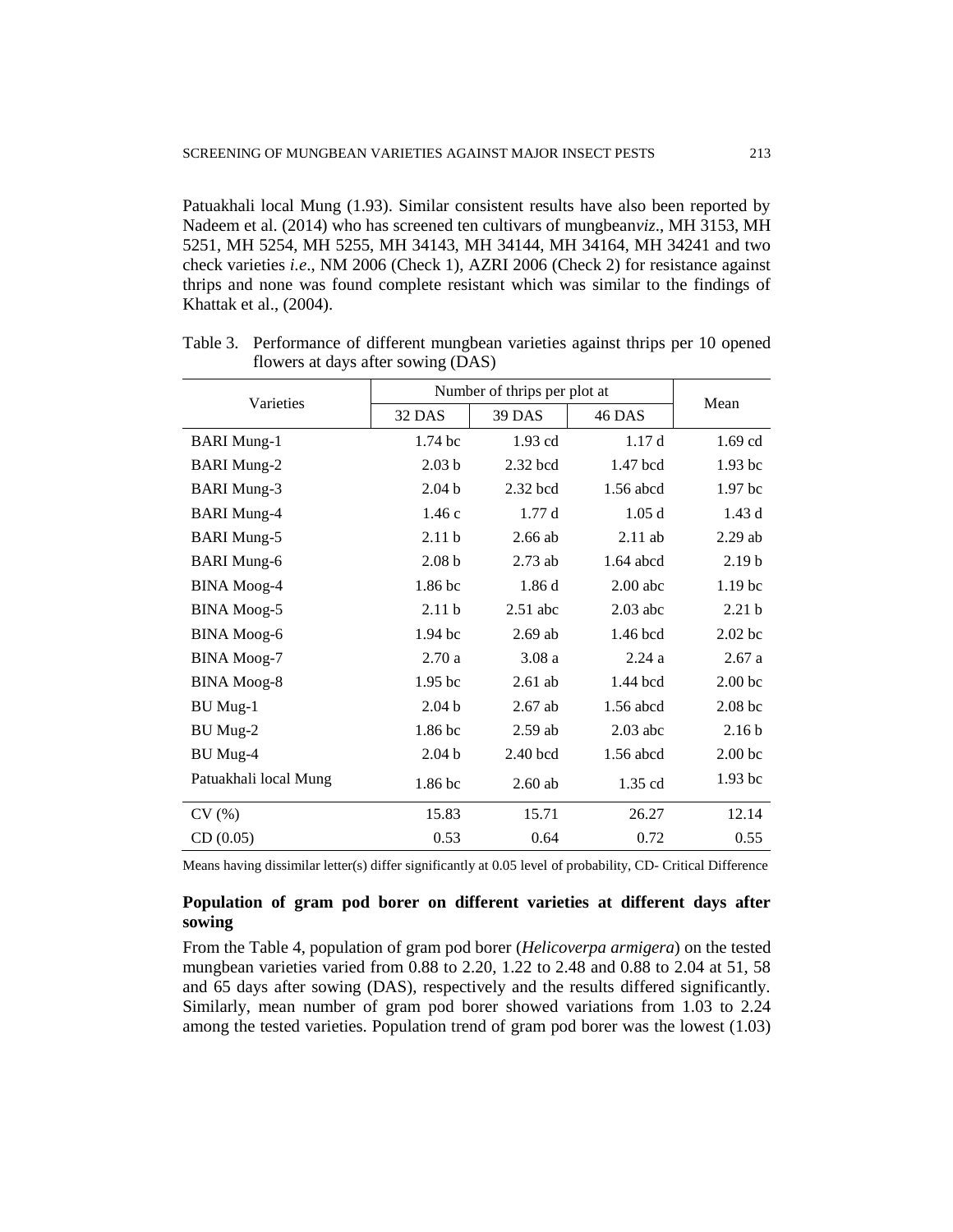on BARI Mung-4 followed by (1.19) BARI Mung-3 which was statistically similar to that of BINA Moog-4 (1.22) whereas the highest population was (2.24) on BARI Mung-6 followed by BINA Moog-7 (1.93) and BINA Moog-5 (1.88). The present study is in agreement with that of Shafique et al., (2009) who observed the varieties for resistance against chickpea pod borer (*Helicoverpa armigera*) infestation in a field and none of the tested genotypes showed complete resistant against chickpea pod borer.

|                       | Number of gram pod borer per plot at |               |                   |                    |
|-----------------------|--------------------------------------|---------------|-------------------|--------------------|
| Varieties             | 51 DAS                               | <b>58 DAS</b> | 65 DAS            | Mean               |
| <b>BARI</b> Mung-1    | 1.27 bcd                             | 1.82 bc       | 1.44 abcde        | $1.45$ cd          |
| <b>BARI Mung-2</b>    | $1.00$ cd                            | $1.44$ cd     | $1.27$ bcde       | $1.24$ cde         |
| <b>BARI</b> Mung-3    | $1.00$ cd                            | 1.56 bcd      | 1.00 <sub>e</sub> | $1.19$ de          |
| <b>BARI</b> Mung-4    | 0.88d                                | $1.34$ cd     | 0.88 <sub>e</sub> | 1.03 <sub>e</sub>  |
| <b>BARI</b> Mung-5    | $1.10 \text{ cd}$                    | 1.87 bc       | 1.47 abcde        | 1.48 cd            |
| <b>BARI</b> Mung-6    | 2.20a                                | 2.48a         | 2.04a             | 2.24a              |
| <b>BINA</b> Moog-4    | 1.05 cd                              | 1.22d         | 1.39 abcde        | $1.22$ de          |
| <b>BINA</b> Moog-5    | $2.04$ ab                            | 1.76 bcd      | 1.86 abc          | 1.88 <sub>b</sub>  |
| <b>BINA</b> Moog-6    | 1.17 cd                              | $1.65$ bcd    | 1.17 cde          | 1.33 cde           |
| <b>BINA</b> Moog-7    | $1.74$ abc                           | $2.08$ ab     | $1.95$ ab         | $1.93$ ab          |
| <b>BINA</b> Moog-8    | $1.05$ cd                            | 1.56 bcd      | 1.87 abc          | $1.49$ cd          |
| BU Mug-1              | 1.29 bcd                             | $1.65$ bcd    | $1.10$ de         | 1.35 cde           |
| BU Mug-2              | 1.27 bcd                             | 1.64 bcd      | 1.56 abcde        | $1.49$ cd          |
| BU Mug-4              | 1.29 bcd                             | $1.68$ bcd    | $1.77$ abcd       | 1.58 <sub>bc</sub> |
| Patuakhali local Mung | $1.27$ bcd                           | 1.74 bcd      | $1.19$ cde        | $1.50$ cd          |
| CV(%)                 | 35.27                                | 20.17         | 29.95             | 14.36              |
| CD(0.05)              | 0.77                                 | 0.57          | 0.74              | 0.35               |

Table 4. Performance of different mungbean varieties against gram pod borer per plot at days after sowing (DAS)

Means having dissimilar letter(s) differ significantly at 0.05 level of probability. CD- Critical Difference

# **Population of legume pod borer on different varieties at different days after sowing**

From the Table 5, population of legume pod borer (*Maruca vitrata*) on the tested mungbean varieties varied from 0.88 to 2.39, 1.56 to 3.75 and 0.71 to 2.11 at 51, 58 and 65 days after sowing (DAS), respectively and the results differed significantly. Similarly, mean number of legume pod borer showed variations from 1.18 to 2.75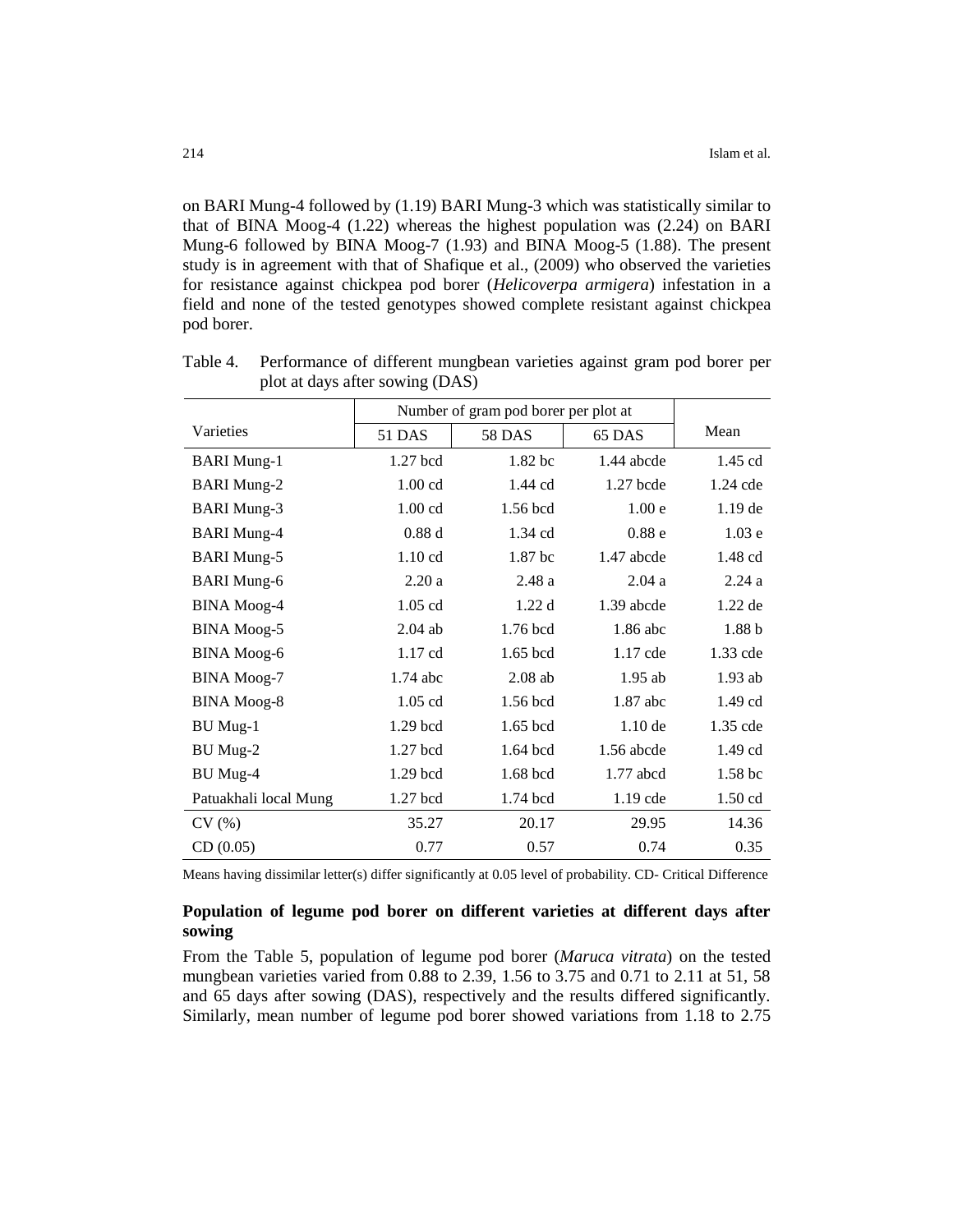among the tested varieties. Population of legume pod borer was the lowest (1.18) on BINA Moog-4 which was statistically similar to that of (1.21) BARI Mung-3 followed by (1.58) BINA Moog-3 whereas, the highest (2.75) was observed on BARI Mung-6 which was statistically similar to that of BINA Moog-7 (2.40) followed by BARI Mung-5 (2.28) and BARI Mung-4 (1.89). The findings of the present study are also supported by the findings of Sandhya Rani et al., (2014) who monitored 110 different genotypes including 10 released varieties as check under field condition against pod borer and no genotype was found as resistant to *Maruca vitrata*.

|                       | Number of legume pod borer per plot at |               |            |                   |
|-----------------------|----------------------------------------|---------------|------------|-------------------|
| Varieties             | 51 DAS                                 | <b>58 DAS</b> | 65 DAS     | Mean              |
| <b>BARI</b> Mung-1    | 1.34c                                  | $2.79$ abcd   | $1.05$ cd  | 1.73c             |
| <b>BARI</b> Mung-2    | 1.29c                                  | $2.46$ cde    | $1.29$ cd  | $1.68$ cd         |
| <b>BARI</b> Mung-3    | 1.05c                                  | 1.86 de       | 0.71d      | 1.21 <sub>d</sub> |
| <b>BARI</b> Mung-4    | 1.17c                                  | $3.14$ abc    | 1.35 bcd   | 1.89 bc           |
| <b>BARI</b> Mung-5    | $2.11$ ab                              | 3.39 abc      | $1.35$ bcd | $2.28$ ab         |
| <b>BARI</b> Mung-6    | 2.39a                                  | 3.75a         | 2.11a      | 2.75a             |
| <b>BINA</b> Moog-4    | 0.88c                                  | 1.56e         | 0.71d      | 1.18d             |
| <b>BINA</b> Moog-5    | 1.27c                                  | $3.12$ abc    | $1.05$ cd  | 1.81 bc           |
| <b>BINA</b> Moog-6    | 1.17c                                  | 2.57 abcde    | 1.17 cd    | 1.64 cd           |
| <b>BINA</b> Moog-7    | 1.57 <sub>bc</sub>                     | $3.69$ ab     | $1.95$ ab  | 2.40a             |
| <b>BINA</b> Moog-8    | 1.10c                                  | 2.59 abcde    | $1.05$ cd  | 1.58 cd           |
| BU Mug-1              | 1.29c                                  | $3.14$ abc    | 1.05 cd    | 1.83 bc           |
| BU Mug-2              | 1.27c                                  | $2.52$ bcde   | $1.44$ bc  | 1.74c             |
| BU Mug-4              | 1.17c                                  | $2.63$ abcde  | $1.05$ cd  | $1.62$ cd         |
| Patuakhali local Mung | 1.35c                                  | $3.02$ abcd   | $0.88$ cd  | 1.75c             |
| CV(%)                 | 33.64                                  | 25.41         | 32.07      | 17.10             |
| CD(0.05)              | 0.76                                   | 1.20          | 0.66       | 0.51              |

Table 5. Performance of different mungbean varieties against legume pod borer per plot at days after sowing (DAS)

Means having dissimilar letter(s) differ significantly at 0.05 level of probability, CD- Critical Difference

## **CONCLUSION**

Result of the present findings lead towards a conclusion that among fifteen tested varieties none showed to be completely resistant against major insect pests (leaf folder, flea beetle, thrips, gram pod borer and legume pod borer). Rather, higher yields are obtained by cultivating these tested varieties through proper management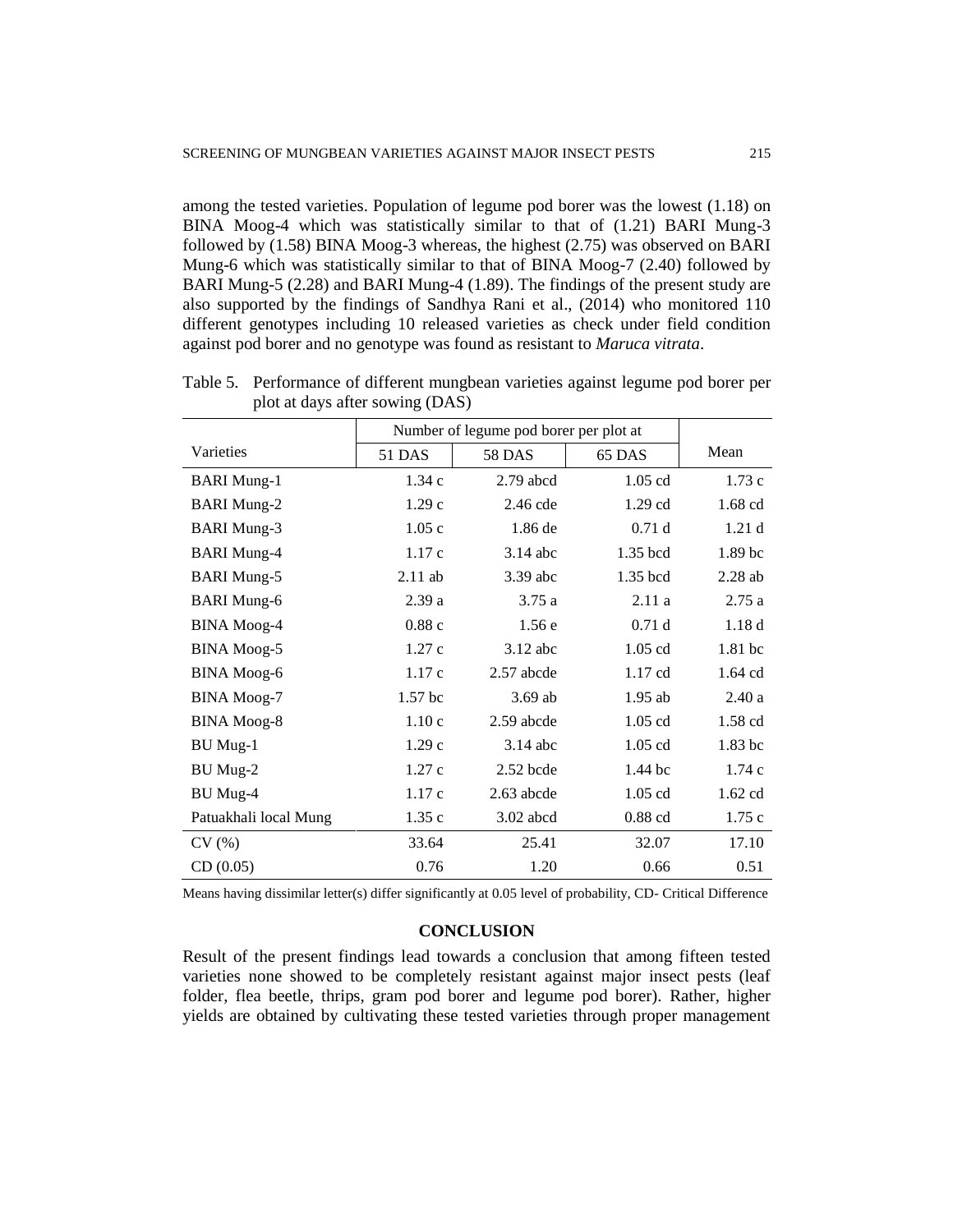against insect pests in the southern districts of Bangladesh which can play an important role in enhanced domestic production.

#### **REFERENCES**

- Bakr, M.A. (1998). Diseases and insect management of mungbean and blackgram. Resource manual-Location-specific technologies for rice-based cropping systems under irrigated conditions. Thana Cereal Technology Transfer and Identification Project, Dhaka. Pp. 201-205.
- Bakr, M.A., Afzal, M.A., Hamid, A., Haque, M.M. and Aktar, M.S. (2004). Blackgram in Bangladesh. Lentil Blackgram and Mungbean Development Pilot Project, Publication No.25, Pulses Research Centre, BARI, Gazipur. Pp. 60.
- BANGLAPEDIA. (2015). Patuakhali Sadar Upazila. http://en.banglapedia.org. (accessed on  $5<sup>th</sup>$  February, 2021).
- BARI. (2011). Krishi Projukti Hatboi (Handbook on Agro-technology),  $5<sup>th</sup>$  edition Bangladesh Agricultural Research Institute, Gazipur-1701, Bangladesh. Pp. 164-165.
- Chhabra, K.S. and Kooner, B.S. (1985). Problem of flower shedding caused by thrips, *Megalurothrips distalis* (Karny), on summer mungbean, *Vigna radiata* (L) Wilczek, and its control. *Tropical Pest Management,* 31(3): 186-188.
- Iftekhar, S. and Islam, M.R. (2004). Managing mangroves in Bangladesh: astrategy analysis. *Journal of Coastal Conservation,* 10(1): 139-146.
- Islam, K.N., Islam, M.M. and Khan, M.M.H. (2021). Weather parameters affecting the population dynamics of leaf folder and pod borers on mungbean, *Acta Scientifica Malaysia,* 5(1): 36-40.
- Islam, K.N., Khan, M.M.H., Islam, M.M., Uddin, M.M. and Latif, M.A. (2021). Prevalence on the infestationof flea beetle (*Phyllotreta nigripes*) against different varieties of mungbean, *Acta Scientifica Malaysia,* 5(2): 56-61.
- Karim, M.A. and Rahman, M.M. (1991). Status of insect and vertebrate pest management research on pulses. Proceedings of the Second National Workshop on Advances inPulses Research in Bangladesh, 6-8 June 1989, Joydebpur, Bangladesh. Pp. 135-138.
- Khattak, M.K., Ali, S. and Chishti, J.I. (2004). Varietal resistance of mungbean (*Vigna radiata* L.) against whitefly (*Bemisia tabaci* genn.), jassid (*Amrasca devastans* dist.), and thrips (*Thrips tabaci* lind.). *Pakistan Journal of Entomology,* 26(1): 9-12.
- Lal, S.S. (1985). A review of insect pests of mungbean and their control in India. *Tropical Pest Management*, 31(2): 105-114.
- Mondol, M.E.A., Rahman, H., Rashid, M.H., Hossain, M.A. and Islam, M.M. (2013). Screening of mungbean germplasm for resistance to mungbean yellow mosaic virus. *International Journal of Sustainable Crop Production*, 8(1): 11-15.
- Nadeem, S., Hamed, M., Asghar, M.J., Abbas, G. and Saeed, N.A. (2014). Screening of mungbean (*Vigna radiata* L. Wilczek) genotypes against sucking insect pests under natural field conditions. *Pakistan Journal of Zoology*, 46(3): 863-866.
- Patnaik, N.P., Samalo, A.P. and Samalo, B.N. (1986). Susceptibility of some early varieties of pigeon pea for pod borer under protected conditions*. Legume Research-An International Journal,* 9(1): 7-10.